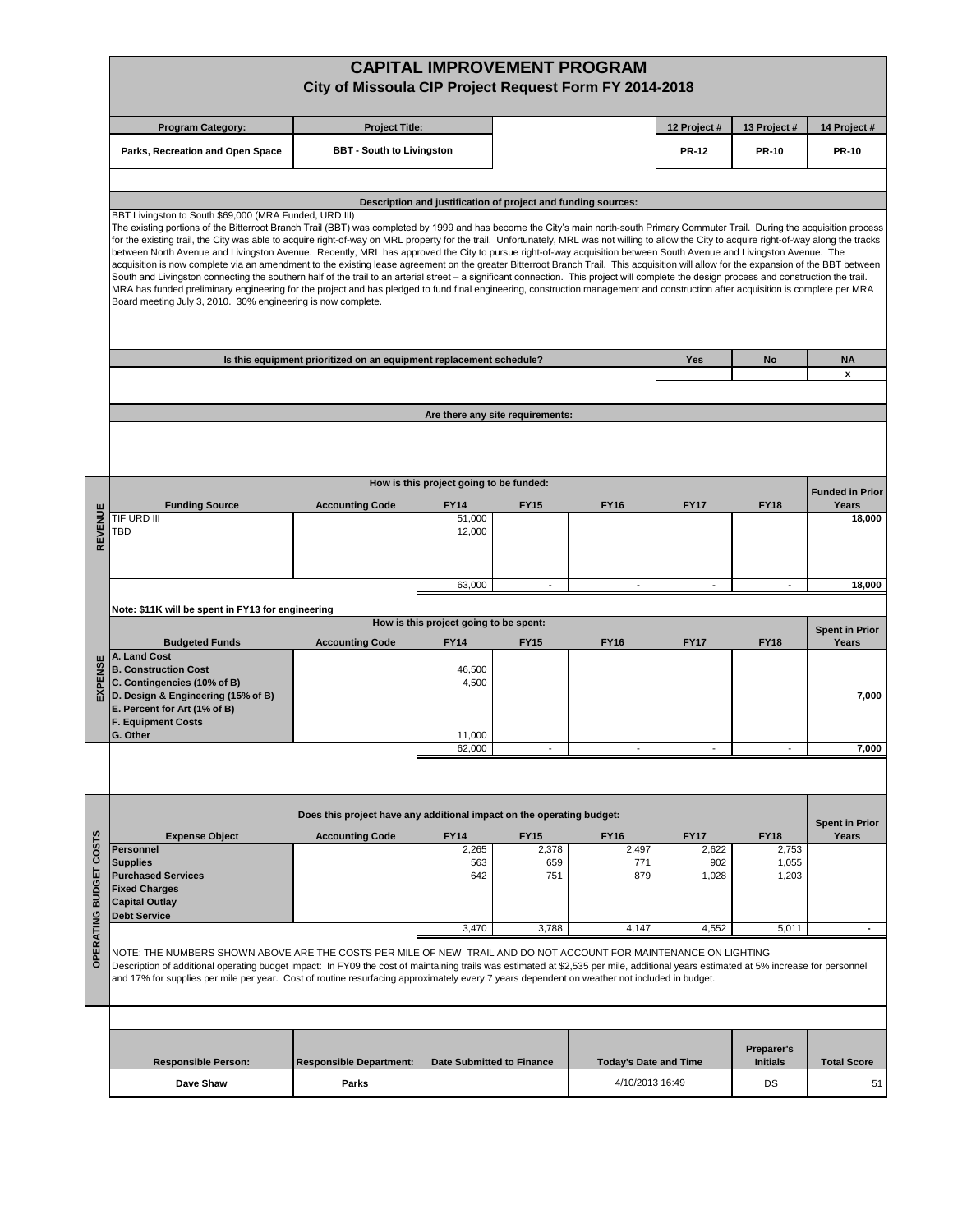| <b>CAPITAL IMPROVEMENT PROGRAM</b>                                                                                                                                                                                                                                                     |                             |                                                                                                                                                                                                                                                                                                                                                                                       |                                                                                                                                                                                                                                                                                                                                                                                                                                                                          |                                                                                                                                                                                                                                                                                                                                                                                                                                                                                                       |        |                              |  |  |  |  |  |  |
|----------------------------------------------------------------------------------------------------------------------------------------------------------------------------------------------------------------------------------------------------------------------------------------|-----------------------------|---------------------------------------------------------------------------------------------------------------------------------------------------------------------------------------------------------------------------------------------------------------------------------------------------------------------------------------------------------------------------------------|--------------------------------------------------------------------------------------------------------------------------------------------------------------------------------------------------------------------------------------------------------------------------------------------------------------------------------------------------------------------------------------------------------------------------------------------------------------------------|-------------------------------------------------------------------------------------------------------------------------------------------------------------------------------------------------------------------------------------------------------------------------------------------------------------------------------------------------------------------------------------------------------------------------------------------------------------------------------------------------------|--------|------------------------------|--|--|--|--|--|--|
| <b>Project Rating</b><br>(See C.I.P. Instructions For Explanation of Criteria)                                                                                                                                                                                                         |                             |                                                                                                                                                                                                                                                                                                                                                                                       |                                                                                                                                                                                                                                                                                                                                                                                                                                                                          |                                                                                                                                                                                                                                                                                                                                                                                                                                                                                                       |        |                              |  |  |  |  |  |  |
| <b>Project Title:</b><br><b>Program Category:</b>                                                                                                                                                                                                                                      |                             |                                                                                                                                                                                                                                                                                                                                                                                       |                                                                                                                                                                                                                                                                                                                                                                                                                                                                          |                                                                                                                                                                                                                                                                                                                                                                                                                                                                                                       |        | 14 Project #                 |  |  |  |  |  |  |
| Parks, Recreation<br><b>BBT - South to Livingston</b><br>and Open Space                                                                                                                                                                                                                |                             |                                                                                                                                                                                                                                                                                                                                                                                       |                                                                                                                                                                                                                                                                                                                                                                                                                                                                          |                                                                                                                                                                                                                                                                                                                                                                                                                                                                                                       |        | <b>PR-10</b>                 |  |  |  |  |  |  |
|                                                                                                                                                                                                                                                                                        | <b>Qualitative Analysis</b> | Yes                                                                                                                                                                                                                                                                                                                                                                                   | No                                                                                                                                                                                                                                                                                                                                                                                                                                                                       | <b>Comments</b>                                                                                                                                                                                                                                                                                                                                                                                                                                                                                       |        |                              |  |  |  |  |  |  |
| 1. Is the project necessary to meet federal,<br>state, or local legal requirements? This cri-<br>terion includes projects mandated by Court<br>Order to meet requirements of law or other<br>requirements. Of special concern is that the<br>project be accessible to the handicapped. |                             |                                                                                                                                                                                                                                                                                                                                                                                       | x                                                                                                                                                                                                                                                                                                                                                                                                                                                                        |                                                                                                                                                                                                                                                                                                                                                                                                                                                                                                       |        |                              |  |  |  |  |  |  |
| 2. Is the project necessary to fulfill a con-<br>tractual requirement? This criterion includes<br>Federal or State grants which require local<br>participation. Indicate the Grant name and<br>number in the comment column.                                                           |                             |                                                                                                                                                                                                                                                                                                                                                                                       | x                                                                                                                                                                                                                                                                                                                                                                                                                                                                        |                                                                                                                                                                                                                                                                                                                                                                                                                                                                                                       |        |                              |  |  |  |  |  |  |
| 3. Is this project urgently required? Will de-<br>lay result in curtailment of an essential ser-<br>vice? This statement should be checked<br>"Yes" only if an emergency is clearly indi-<br>cated; otherwise, answer "No". If "Yes",<br>be sure to give full justification.           |                             |                                                                                                                                                                                                                                                                                                                                                                                       | х                                                                                                                                                                                                                                                                                                                                                                                                                                                                        |                                                                                                                                                                                                                                                                                                                                                                                                                                                                                                       |        |                              |  |  |  |  |  |  |
| 4. Does the project provide for and/or im-<br>prove public health and/or public safety?<br>This criterion should be answered "No" un-<br>less public health and/or safety can be<br>shown to be an urgent or critical factor.                                                          |                             |                                                                                                                                                                                                                                                                                                                                                                                       | x                                                                                                                                                                                                                                                                                                                                                                                                                                                                        | Air quality improvements and quality of life improvements are benefits of this project.                                                                                                                                                                                                                                                                                                                                                                                                               |        |                              |  |  |  |  |  |  |
| <b>Quantitative Analysis</b>                                                                                                                                                                                                                                                           |                             | Raw<br><b>Score</b><br>Range                                                                                                                                                                                                                                                                                                                                                          |                                                                                                                                                                                                                                                                                                                                                                                                                                                                          | <b>Comments</b>                                                                                                                                                                                                                                                                                                                                                                                                                                                                                       | Weight | <b>Total</b><br><b>Score</b> |  |  |  |  |  |  |
| 5. Does the project result in maximum<br>benefit to the community from the<br>investment dollar?                                                                                                                                                                                       |                             | $(0-3)$<br>$\overline{2}$                                                                                                                                                                                                                                                                                                                                                             | Yes. Trails represent a significant financial benefit to the City and are an effective way to use public<br>funding. Trail development costs a fraction of what typical road or highway construction costs on a<br>per traveler basis. Trails can carry 5 to 10 times the number of people that a typical driving lane<br>5<br>can. Other benefits to the community are indirect such as health befits associated with more<br>physical activity in one's daily routine. |                                                                                                                                                                                                                                                                                                                                                                                                                                                                                                       |        | 10                           |  |  |  |  |  |  |
| 6. Does the project require speedy<br>implementation in order to assure its<br>maximum effectiveness?                                                                                                                                                                                  |                             | $(0-3)$<br>3                                                                                                                                                                                                                                                                                                                                                                          | Yes. Each year the project is delayed, costs increase. This is true for consultant fees, materials,<br>$\overline{4}$<br>contracted labor and acquisition when needed.                                                                                                                                                                                                                                                                                                   |                                                                                                                                                                                                                                                                                                                                                                                                                                                                                                       |        |                              |  |  |  |  |  |  |
| 7. Does the project conserve energy,<br>cultural or natural resources, or reduce<br>pollution?                                                                                                                                                                                         |                             | $(0-3)$<br>3                                                                                                                                                                                                                                                                                                                                                                          | Yes. Trips taken by biking and walking replace trips taken by car thus reducing traffic congestion<br>and pollution. Trail projects conserve energy by requiring less energy consumption in their<br>construction and by reducing the number of vehicles on the roads. Well connected bike/ped<br>3<br>infrastructure encourages compact, mixed-use development which reduces sprawl that is<br>destructive to the natural resources surrounding our community.          |                                                                                                                                                                                                                                                                                                                                                                                                                                                                                                       |        | 9                            |  |  |  |  |  |  |
| 8. Does the project improve or expand<br>upon essential City services where such<br>services are recognized and accepted as<br>being necessary and effective?                                                                                                                          |                             | $(0-2)$<br>$\overline{c}$                                                                                                                                                                                                                                                                                                                                                             |                                                                                                                                                                                                                                                                                                                                                                                                                                                                          | Yes. This project will extend the City's Active Transportation System made up of a network of<br>sidewalks, bike lanes, bike routes and trails. This critical transportation system provides<br>transportation options to the general public that are economical, accessible and promote healthy<br>living. This trail will be designated as Primary Commuter Trail to provide increased connectivity to<br>major destinations in town; specifically Southgate Mall and the surrounding neighborhood. | 4      | 8                            |  |  |  |  |  |  |
| 9. Does the project specifically relate to the<br>City's strategic planning priorities or other<br>plans?                                                                                                                                                                              | $(0-3)$<br>3                | Yes. The project is supported by the Master Parks Plan, the Active Transportation Plan and the<br>Long Range Transportation Plan. It is an integral part of the City's TDM plan to reduce VMT 6%.<br>This project will be designated as Primary Commuter Trail to expand the City's system. This project<br>is supported by the public as evidenced in the City's planning documents. |                                                                                                                                                                                                                                                                                                                                                                                                                                                                          |                                                                                                                                                                                                                                                                                                                                                                                                                                                                                                       | 12     |                              |  |  |  |  |  |  |
|                                                                                                                                                                                                                                                                                        |                             |                                                                                                                                                                                                                                                                                                                                                                                       |                                                                                                                                                                                                                                                                                                                                                                                                                                                                          | <b>Total Score</b>                                                                                                                                                                                                                                                                                                                                                                                                                                                                                    |        | 51                           |  |  |  |  |  |  |